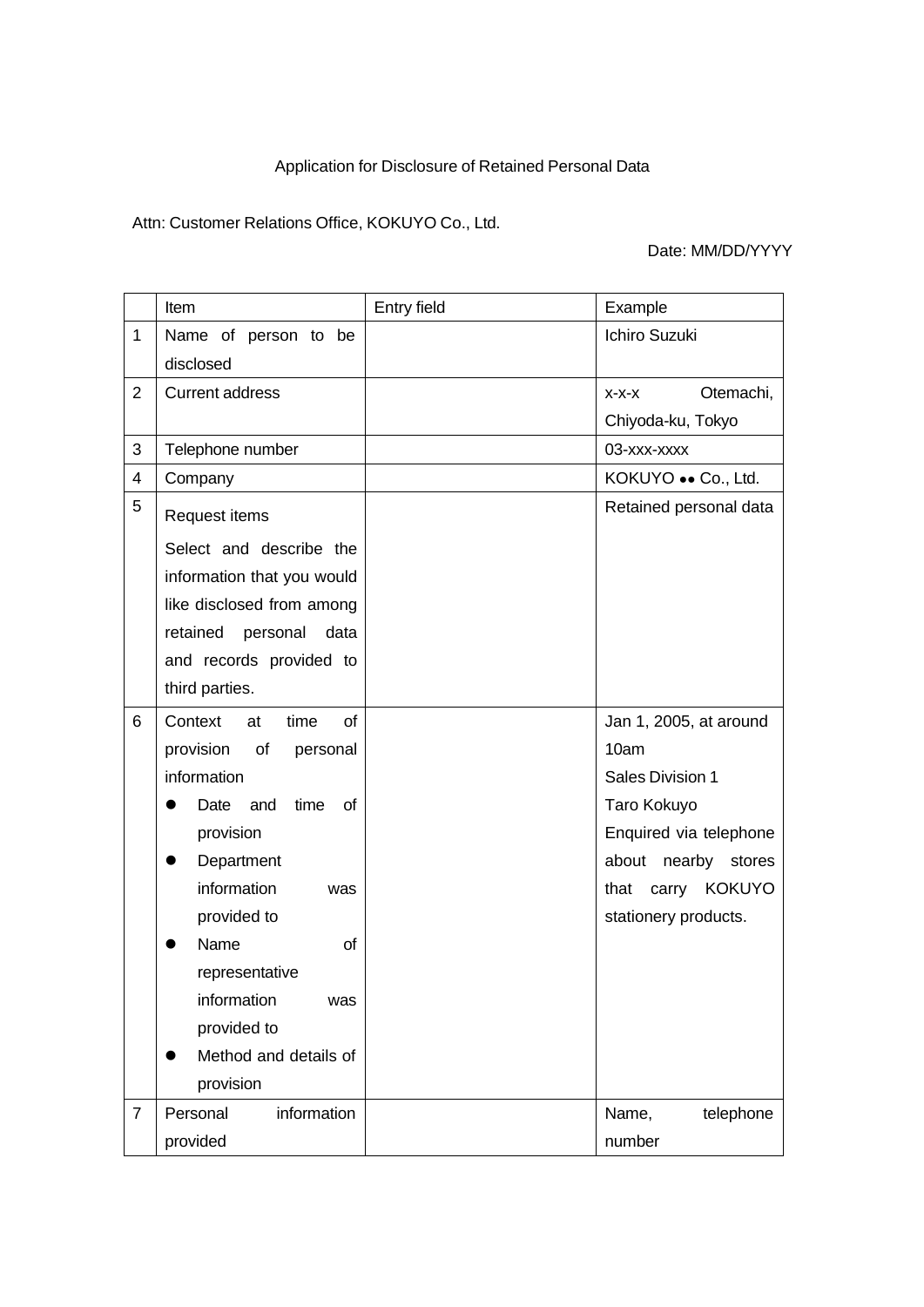| 8  | Name of applicant                                                                                                                                                                         |      |             |
|----|-------------------------------------------------------------------------------------------------------------------------------------------------------------------------------------------|------|-------------|
|    | (Also include current                                                                                                                                                                     |      |             |
|    | address if applicant is                                                                                                                                                                   | Seal |             |
|    | different from<br>the                                                                                                                                                                     |      |             |
|    | individual to be disclosed)                                                                                                                                                               |      |             |
| 9  | Relationship to individual                                                                                                                                                                |      | Same person |
|    | to be disclosed                                                                                                                                                                           |      |             |
| 10 | Method of<br>response<br>Select and indicate<br>whether you would like a<br>response by mail or email.<br>lf<br>you would like<br>a<br>response by email, indicate<br>your email address. |      | Mail        |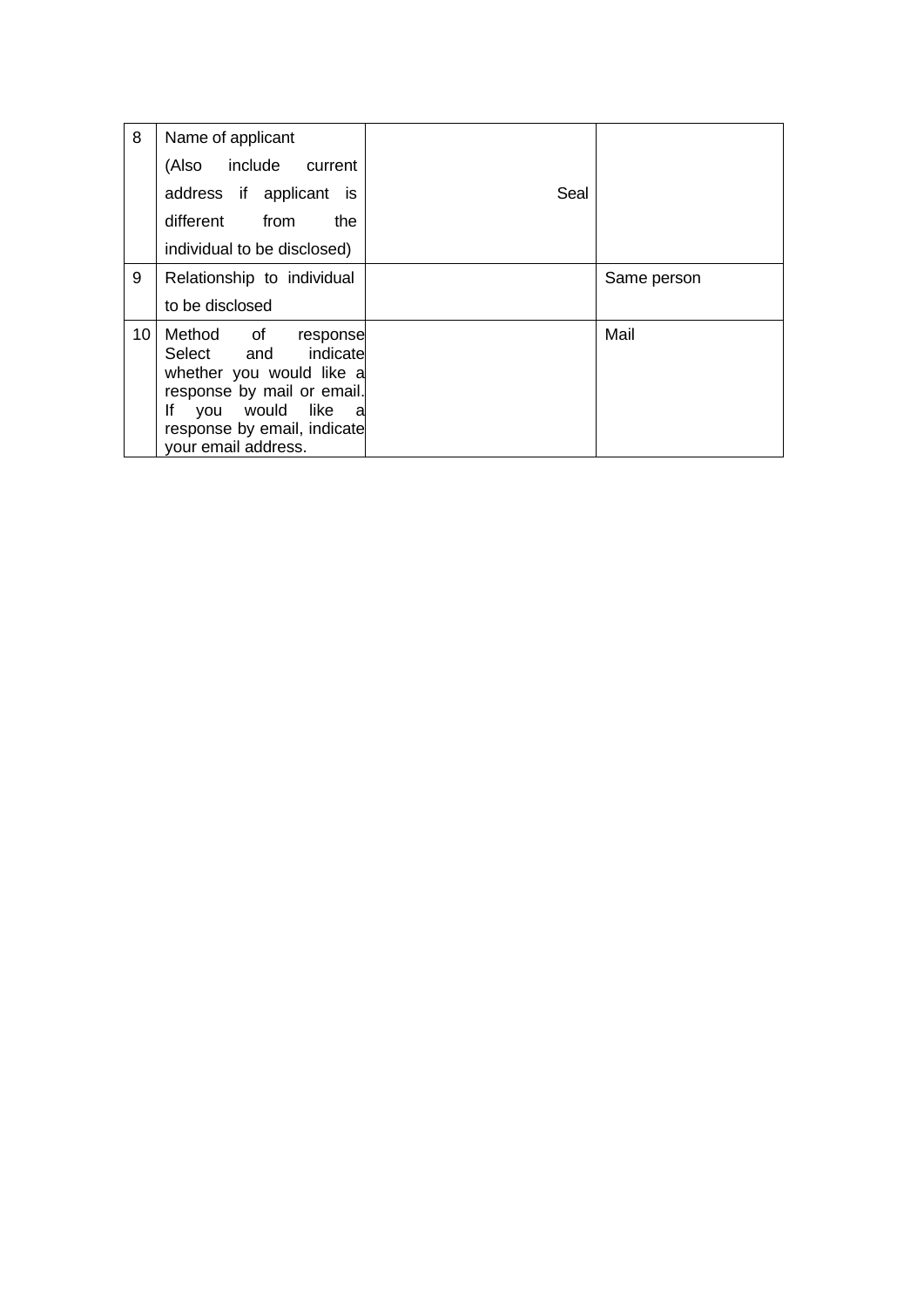### Remarks:

- 1. A fee of 1,000 yen is required for each disclosure application. (Please enclose a postage stamp of the same amount with this application)
- 2. Please be sure to enclose identity verification documents if the applicant in Item 7. is the same person as the individual to be disclosed. If the application is a different person, please be sure to fill in "Item 8. Relationship to individual to be disclosed" and enclose documents that verify the relationship. In addition, please note that it is not possible for the disclosure documents to be sent if the address stated in the verification documents differs from the current address. The required documents are as listed under "Notes".
- 3. Only one company and one person can be requested for disclosure with this application. Even if multiple companies and names are entered, only one company and one person will be disclosed with this application.

For official use only Date and time of receipt Receipt no.

Please read the Notes on the next page.

#### **Notes**

1. Items available for disclosure

Retained personal data or records provided to third parties regarding the "target company" and "individual to be disclosed", such as names, addresses, telephone numbers and email addresses.

- 2. Request for disclosure (mailing address) 6-1-1 Oimazato-minami, Higashinari-ku, Osaka-shi 537-8686 Customer Relations Office, KOKUYO Co., Ltd.
- 3. Items to be submitted for request for disclosure
	- (1) Application for Disclosure of Retained Personal Data
	- (2) Fee for request for disclosure (1,000 yen postage stamp) We will inform you in the event that the disclosure fee is insufficient or not enclosed, but if there is no payment within the prescribed period, we will deem the request for disclosure invalid.
	- (3) Documents to verify identity or qualification of agent
		- (i) If the applicant is the same person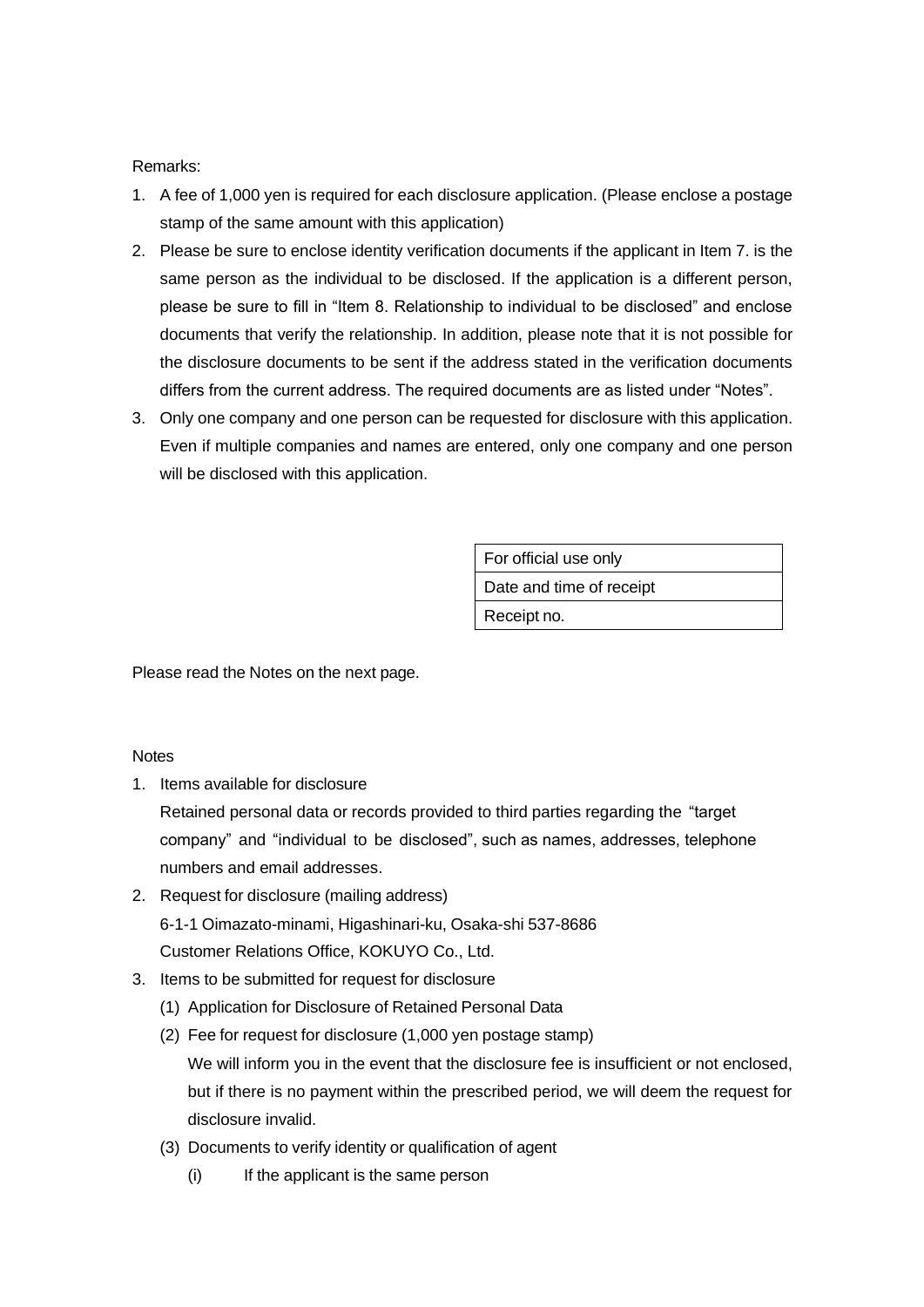One copy of any of the following: copy of driver's license or passport (portion that lists name and current address), certificate of seal impression (original copy only), certificate of residence (original copy only), health insurance card. Certificate of seal impression and certificate of residence will be enclosed and returned in the reply.

(Note): Please black out your permanent domicile on copies of documents that list your permanent domicile.

- (ii) If the applicant is a different person
	- (a) In the case of a legal representative

The prescribed declaration form and documents certifying statutory power of representation (for example: extract of family register, certificate of residence (including relationships)).

Legal representative verification documents (such as a copy of the driver's license of the legal representative, corresponding to identity verification documents.)

(b) In the case of an agent

The prescribed power of attorney and the person's certificate of seal impression (within 3 months of creation).

4. Method of replies to requests for disclosure

In response to a demand for disclosure, we shall, in accordance with the wishes of the person making the demand, provide a written response to the requesting party's address specified in the application form or attach an electronic record to an email sent to the email address specified in the application form (if disclosure using the latter method is problematic, we will provide notice to that effect, and respond using the former method).

- 5. Purpose of use of personal information acquired through requests for disclosure Personal information acquired through requests for disclosure shall only be handled within the scope necessary for disclosure. Documents submitted will be stored for two years after the answer to the request for disclosure is completed and will be discarded thereafter.
- 6. Reasons for non-disclosure of retained personal data or records provided to third parties We will not disclose retained personal data in the following cases. We will notify applicants regarding the reasons should we decide on non-disclosure. In addition, we will still be charging the prescribed fee even in cases of non-disclosure.
	- (i) In cases where the identity of the person cannot be confirmed, such as if the address stated in the application is different from the address stated in the identity or agent qualification verification documents.
	- (ii) In cases where the authority of representation of the agent applying cannot be verified.
	- (iii) In cases where the prescribed application form is not completed.